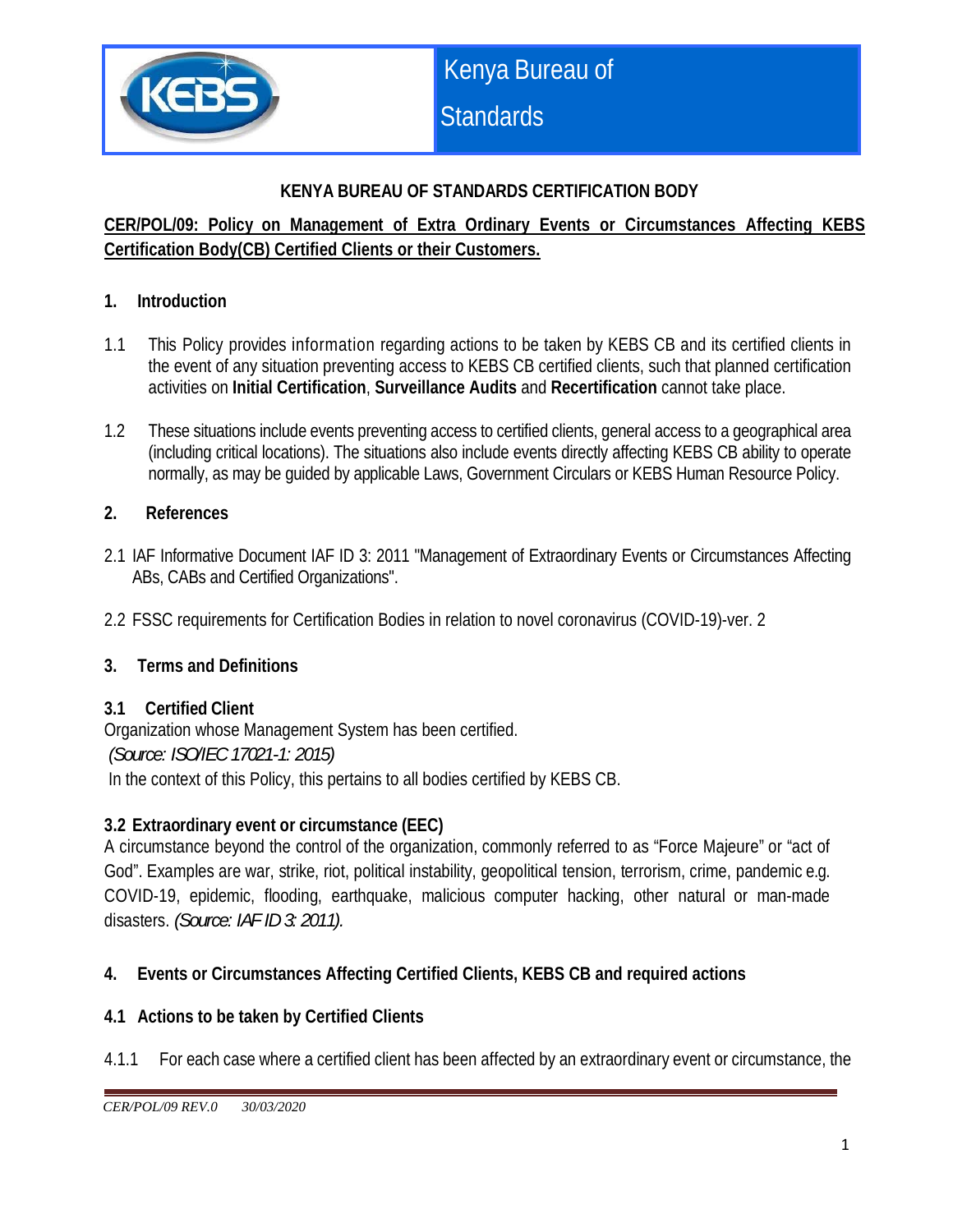certified client shall evaluate the risks presented to the scope of certification.

- 4.1.2 In the first instance, the certified client shall conduct an evaluation on the extent of any impact of the situation on its ability to continue to operate in accordance with the certification requirements, detailing:
	- a) Scope and extent of the affected services and products, business areas, and sites;
	- b) Number of affected customers;
	- c) When the certified client will be able to function normally within the current scope of certification;
	- d) Alternative programs planned to maintain confidence in the certified client's systems;
	- e) Site actions in response to the extraordinary event or circumstance, e.g. development/adjustment of procedures and operations to ensure continued compliance to the FSSC Scheme and the supply of safe products;
	- f) whether the existing inventory still meets customer specifications;
	- g) whether the certified client has implemented a disaster recovery plan or emergency response plan effectively as required by the management system standard;
	- h) whether some of the processes are, or need to be subcontracted to other organisations, and if so, what controls have been put in place;
	- i) whether an impact assessment has been conducted;
	- j) for Food Safety Management Systems, documented risk assessment to include as a minimum;
		- Key changes since the last audit e.g. HACCP plans, product recalls and significant complaint levels.
		- Status with regard to objectives and key process performance, management review and internal audits. It is expected that certified organizations increase the frequency of internal audits in support of the FSMS and to ensure food safety.
		- Pending compliance activities / legal proceedings.
		- Whether the organization is operating to the scope of certification.
		- Any changes to processes or services outsourced following the EEC.
		- Emergency preparedness and response including the impact of the EEC on the supply chain of the organization and the potential impact on resources and food safety.
- 4.1.3 The outcome of the review shall be recorded and be made available for assessment by KEBS CB on demand.

# **4.2 Actions to be taken by the KEBS Certification Body**

- 4.2.1 Where operations of KEBS CB are affected by extraordinary event or circumstances, the policy guidelines issued by relevant Accreditation Bodies (AB) shall apply.
- 4.2.2 When determining whether it is possible for certification to be maintained under the EECs, KEBS CB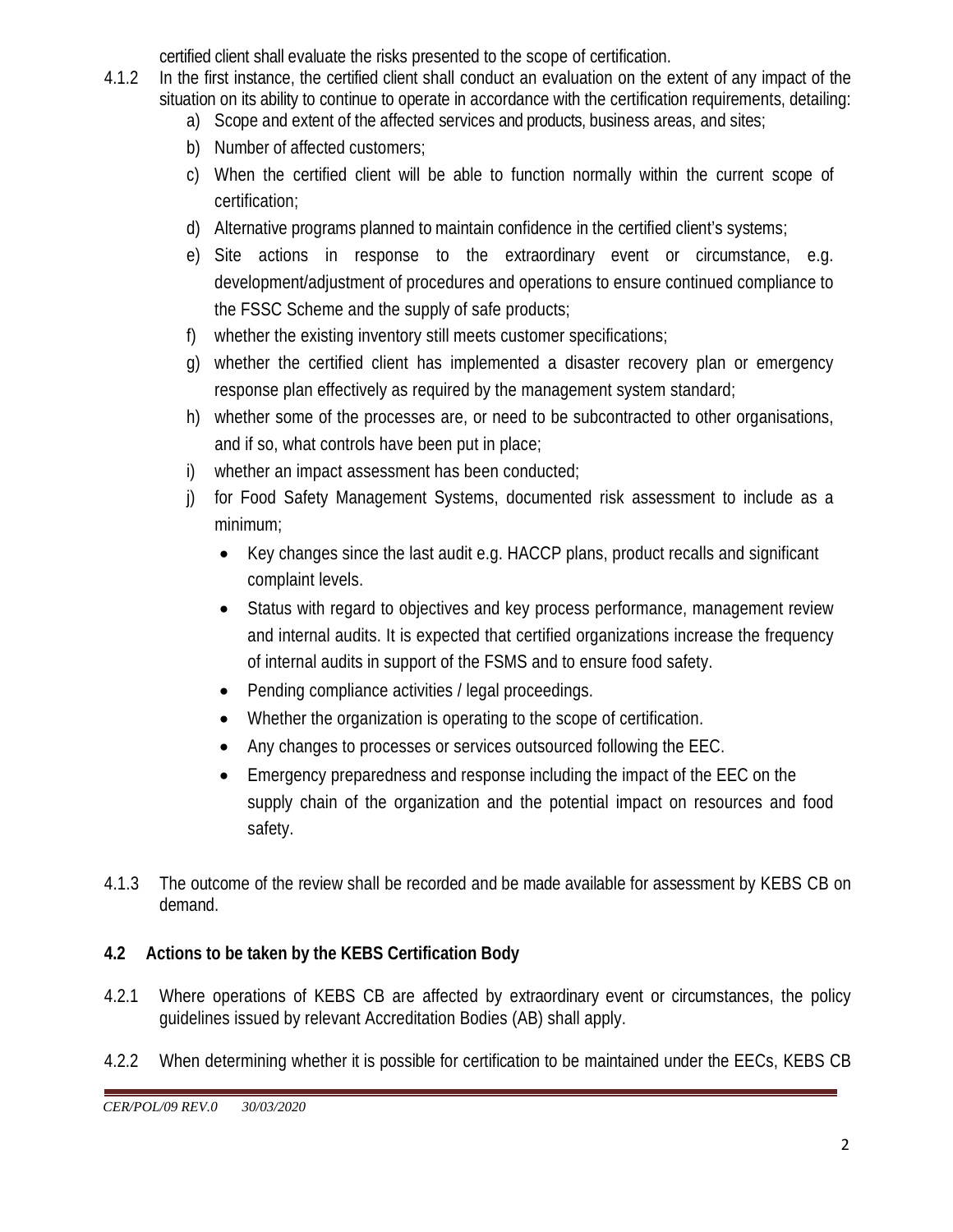shall take into account the extent of the impact on the certified client and determine whether it is possible for certification to be maintained under the circumstances.

4.2.3 If contact with the certified client cannot be made, KEBS CB shall follow normal processes and procedures for suspension and withdrawal of certification.

#### **4.3 Initial certification and scope extensions**

- 4.3.1 Initial certification and extension of existing scopes can only be operated when the full planned audit and appraisal is possible as in such cases it is not possible to support a certification decision with existing information originating from previous oversight activities.
- 4.3.2 Theoretically it might be possible to conduct all these activities off-site.
- 4.3.3 Therefore, during a period when due to extraordinary circumstances, on site operation and auditing is not possible, initial certification and scope extension is only possible if all above mentioned activities can be done remotely in a satisfactory manner.

## **4.4 Surveillance activities (if applicable)**

- 4.4.1 Surveillance activities must be completed as quickly as possible once the emergency status has been lifted and as soon as the normal situation and operation is restored. Wherever possible the surveillance must take place within the **current** certification year. Subsequent surveillance activities should continue in line with the original program.
- 4.4.2 In case of the first surveillance audit after initial certification, a postponement of the audit should not exceed 6 months (18 months from date of initial certification).
- 4.4.3 In case of subsequent surveillance audits a postponement of the audit should not exceed 6 months.
- 4.4.4 Extended periods between surveillance visits as specified above may result in a need for additional surveillance visits for the remainder of the certification cycle.
- 4.4.5 For FSSC Scheme, for surveillance audits for Ver.5 upgrade, the CB shall assess the risks in the situation of the certified organization and take appropriate action(s) that could lead to a certification decision to maintain the Ver.4.1 certificate, suspend the Ver.4.1 certificate or postponement of the surveillance (Ver.5 upgrade) audit by a maximum of 6 months within the calendar year, dependent on the outcome of the risk assessment. The exception will also apply to the first surveillance audit following an initial certification.
- 4.4.6 During postponement of audits KEBS CB shall use ICT means of monitoring that may be available such as remote assessments (see IAF MD 4), desktop reviews of documentation submitted or other methods. Examples of the use of ICT during audits/assessments which KEBS CB shall apply may include but are not limited to:
	- a) Meetings; by means of teleconference facilities, including audio, video and data sharing;
	- b) Audit/assessment of documents and records by means of remote access, either